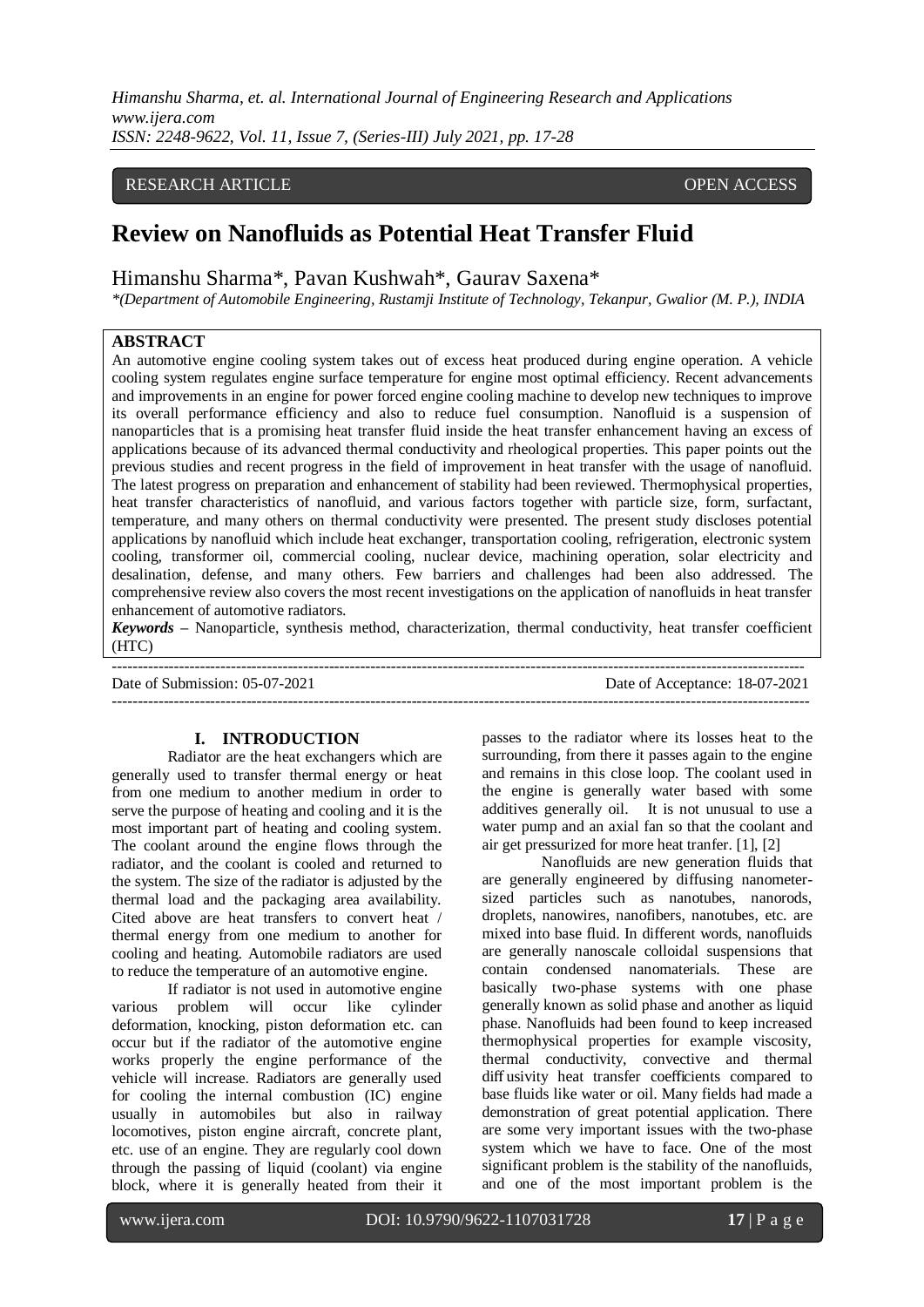stability of nanofluids,which remains a massive venture to acquire the stability of nanofluids. In this paper, we will review the new progress in the methods for preparing stable nanofluids and recapitulate the stability mechanisms. Today, nanofluids require more and more attention. Most of the functions of nanofluid analysis come from a wide range of applications.

Although a few evaluation articles related to the development of nanofluid research had been posted withinside the years [3-8], maximum of the critiques are involved with the experimental and theoretical research of the thermophysical properties or the convective heat transfer of nanofluids. This work is based on the knowledge of new practical strategies and balancing mechanisms, mainly the new useful development of nanofluids and the heat transfer characteristics of nanofluids. The incorporation of nanoparticles dramatically improves the thermophysical properties of traditional heat transfer fluid which increases the heat transfer coefficient. These thermophysical properties are density, specific heat, thermal conductivity, and dynamic viscosity. The degree of enhancement of heat transfer depends on the quantity of nanoparticles which is suspended in the base fluid. Metal oxides (Al2O3, CuO, TiO2, ZnO, MgO, SiC, etc.) are preferred as nanoparticles that have high thermal conductivity. Nitride ceramics (AlN, SiN), carbon ceramics (SiC, TiC) are also used as nanoparticles. Commonly used base fluids are water (H2O), ethylene glycol (EG), engine oil (EO) etc. **Table 1** demonstrates the thermal conductivity of different types of nanoparticles.

| Table 1 Thermal conductivity of different nanoparticles |  |
|---------------------------------------------------------|--|
|---------------------------------------------------------|--|

| Nanoparticles    | Thermal conductivity $[W/(m \cdot K)]$ References |        |  |  |
|------------------|---------------------------------------------------|--------|--|--|
| Diamond          | 3300                                              | [9]    |  |  |
| <b>MWCNT</b>     | 2000-3000                                         | $[10]$ |  |  |
| SiC              | 490                                               | $[11]$ |  |  |
| Ag               | 429                                               | $[12]$ |  |  |
| Cu               | 398                                               | $[13]$ |  |  |
| Au               | 315                                               | $[13]$ |  |  |
| Al               | 247                                               | $[13]$ |  |  |
| Si               | 148                                               | [9]    |  |  |
| MgO              | 54.9                                              | $[14]$ |  |  |
| Al2O3            | 40.0                                              | $[15]$ |  |  |
| CuO              | 32.9                                              | $[9]$  |  |  |
| ZnO              | 29.0                                              | $[16]$ |  |  |
| TiO <sub>2</sub> | 8.4                                               | $[16]$ |  |  |

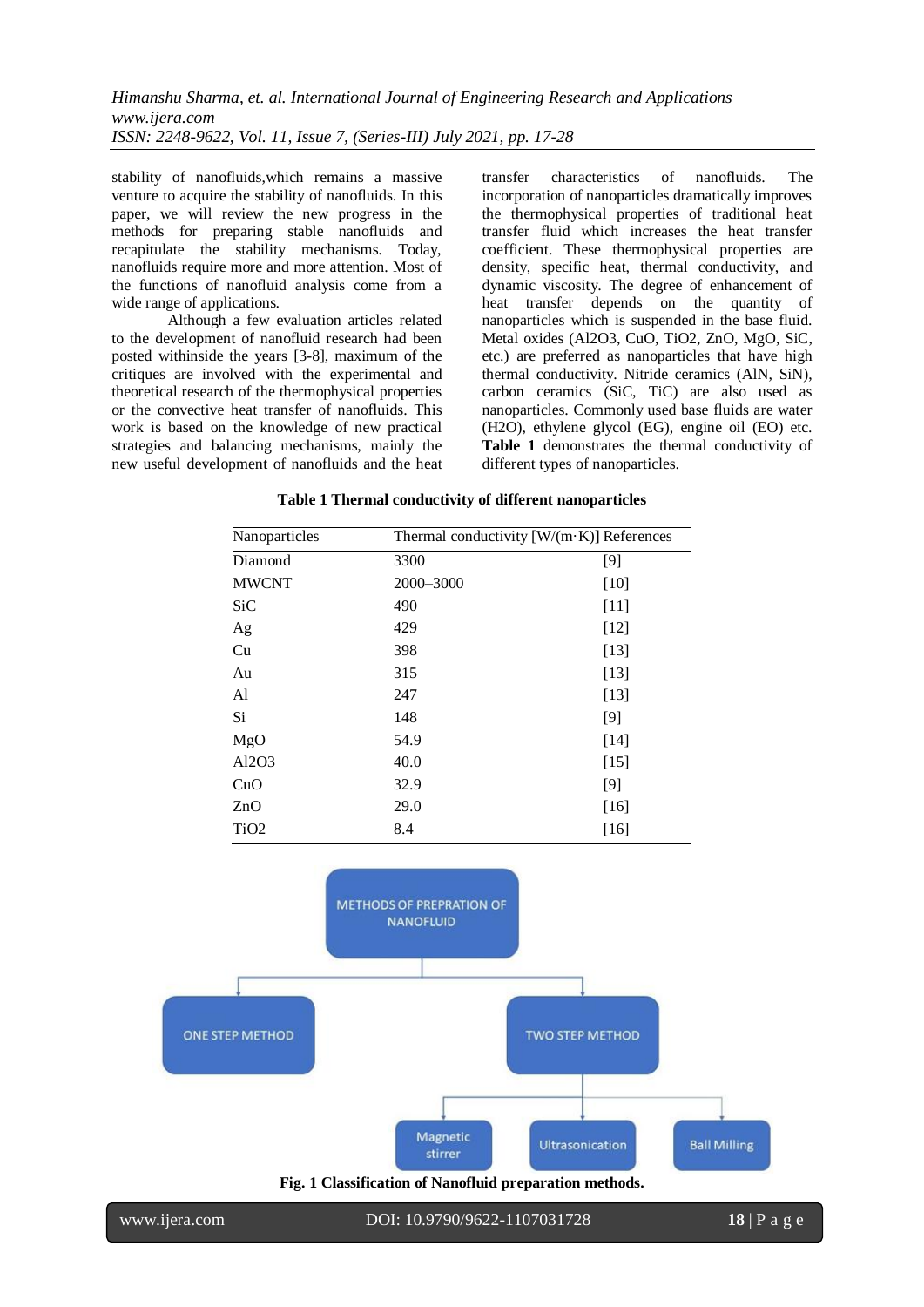#### **II. PREPARATION OF NANOFLUID**

The preparation of nanofluids is the primary key step in experimental research with nanofluids.

Nanofluids are produced via dispersing nanometer-scale strong particles into base liquids inclusive of water, ethylene glycol (EG), oils, and so on. In the synthesis of nanofluids, agglomeration is the main trouble [17]. The delicate preparation of a nanofluid is essential due to the fact nanofluids need unique necessities which include a good suspension, stable suspension, low agglomeration of particles, and no chemical alteration of the fluid [18]. Xuan and Li [19] suggested strategies used for stabilizing the suspensions: (i) converting the pH fee of suspension, (ii) using floor activators and/or dispersants, (iii) using ultrasonic vibration. These techniques can change the surface residences of the suspended particles and may be used to suppress the formation of particle clusters to obtain stable suspensions.

The usage of these strategies depends on the required application of the nanofluid. The selection of appropriate activators and dispersants depends particularly upon the properties of the solutions and particles. It should be mentioned that the addition of dispersant/surfactant affects the thermophysical properties of nanofluids. The stability of nanoparticle spreading in a base fluid is indicated by zeta potential value, high zeta potential value  $(+/-)$  indicates good stability. There are two fundamental methods to prepare nanofluids which are one-step and two-step. For the preparation of hybrid nanofluid, most researchers adopted a twostep method. Classification of nanofluid preparation methods is shown in **Fig 1**.

#### **2.1 One**‑ **step method**

In this method, some processes are avoided like drying, storage, transportation, and dispersion of nanoparticles. Stable nanofluid is prepared by the Physical Vapor Deposition (PVD) technique in which direct evaporation and condensation of nanoparticles are carried in the base fluid. Pure and uniform nanoparticles are produced by this method. Hence the accumulation of nanoparticles is reduced.

The primary drawbacks of the one-step method are that the residual reactants are left in the nanofluids and additionally the cost is high. Zhu et al. [20] organized Cu nanofluid one-step method.

#### **2.2 Two**‑ **step method**

This is the most economic method for the large-scale preparation of nanofluid. In the two-step method, the nanoparticles are obtained by different methods and then these nanoparticles are dispersed into the base liquid for the desired nanofluid. This production process is inexpensive and massive. The main drawback of the two-step method is the aggregation of nanoparticles. Because of instability, a surfactant is used. This is the commercial method to prepare nanofluid. Most researchers prefer this method in the preparation of nanofluid for research. Zhu et al. [21] used a two-step method to prepare Al<sub>2</sub>O<sub>3</sub>/water nanofluid. **Fig.2** demonstrates the twostep method.



**Fig.2 Schematic representation of steps in Two-step Method**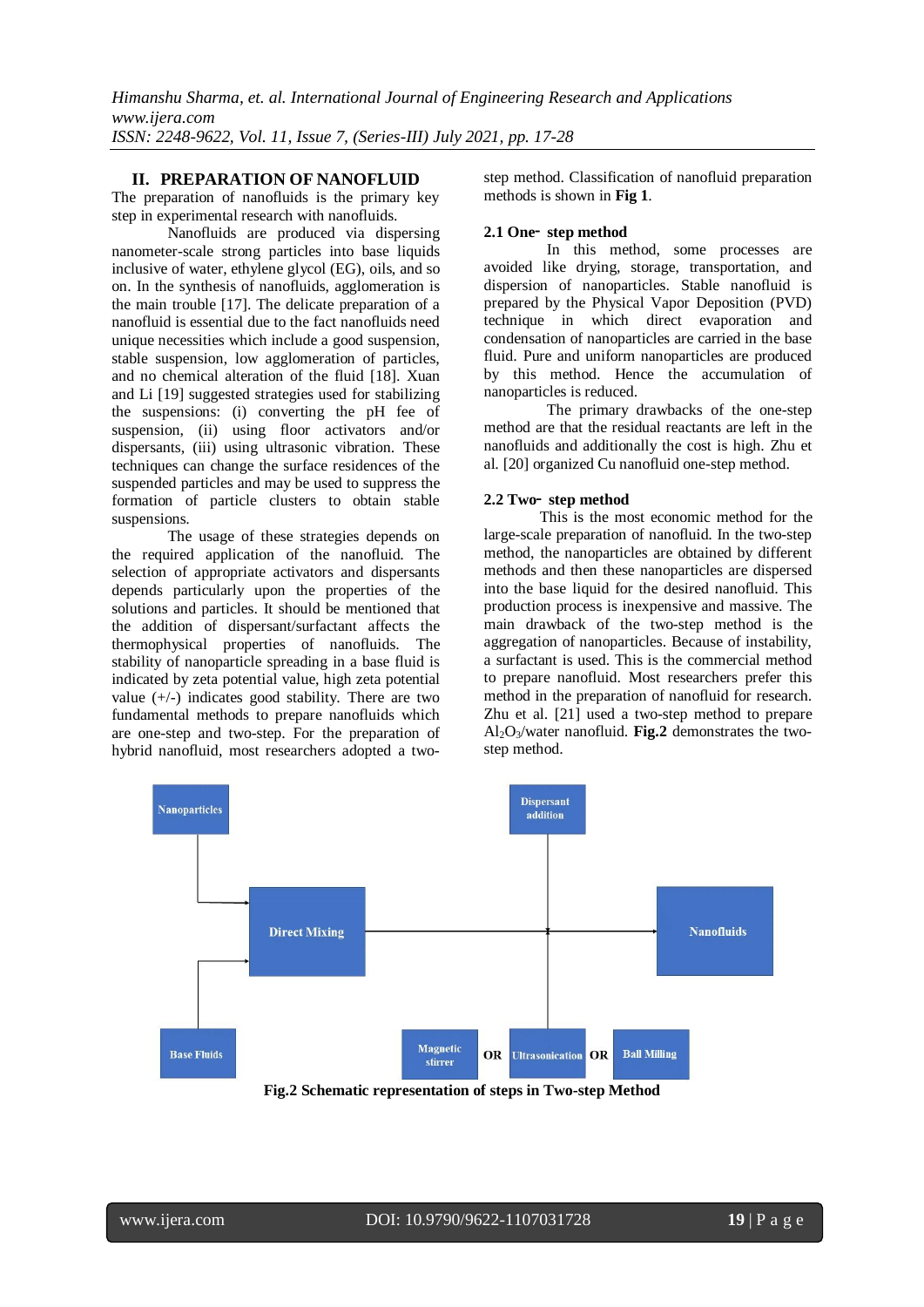*Himanshu Sharma, et. al. International Journal of Engineering Research and Applications www.ijera.com ISSN: 2248-9622, Vol. 11, Issue 7, (Series-III) July 2021, pp. 17-28*

#### **III. STABILITY OF NANOFLUID**

The stability of nanofluid is important to get uniform thermophysical properties. The stability of nanofluid is related to electrical double layer repulsive force and Vander Waals attractive force. Electrical Double Layer Repulsive Force (EDLRF) must be higher than the Vander Waals attractive forces to get stable nanofluid. Vander Waals attractive forces between nanoparticles cause to get clustered because of attraction forces. If this force is high, nanoparticles get separated from the base fluid and these clustered nanoparticles settle down at the bottom of the vessel because of gravitational force. On the other hand, EDLRF acts as opposite to Vander Waals's attractive force which separates the particles from each other. **Fig.3** demonstrates the sedimentation of Al2O3 nanoparticles without stabilizer at a different time from the preparation of nanofluid.



**Fig.3 Sedimentation of Al<sup>2</sup> O<sup>3</sup> nanoparticles without stabilizer [86]**

#### **IV. CHARACTERIZATION OF NANOFLUID**

The nanofluids are characterized by the following techniques: SEM, TEM, XRD, FT-IR, DLS, TGA Raman and Zeta potential analysis. SEM (Scanning Electron Microscopy) analysis is carried to study the micro structure and morphology of nanoparticles or nanostructured materials. TEM (Transmission Electron Microscopy) is similar to SEM but it has much higher resolution than SEM. Images taken by XRD (X-ray Diffraction) technique are help full to identify and study the crystal behavior of nanoparticles. FT-IR (Fourier-Transform Infrared Spectroscopy) is used to study the surface chemistry of solid particles and solidliquid particles, DLS (Dynamic Light Scattering) analysis is performed to estimate the average size of nanoparticles dispersed in the base liquid media. TGA (Thermo-gravimetric Analysis) is used to study the influence of heating and melting on the thermal stabilities of nanoparticles. Raman spectroscopic technique is used to provide a structural fingerprint by which molecules can be identified. Zeta potential value is related to the stability of nanoparticles in base fluid [22]. Factors on which the heat transfer and pressure drop characteristics depend in radiators are shown in **Fig. 4**.



**Fig. 4 Factors on which the heat transfer and pressure drop characteristics depend in radiators**

#### **V. ADVANTAGES OF NANOFLUID**

Heat transfer improves much for the addition of a small volume fraction of nanoparticles. Researchers are still investigating the benefits of nanofluid and the cause of this heat transfer enhancement. Many researchers inferred as follows [23-27].

• The thermal conductivity of the fluid gets improved by the dispersion of nanoparticles. Effective thermal conductivity is dependent on nanoparticle volume. It improves with the increase in the volume of nanoparticles.

• Interactivity between base fluid & nanoparticles greatly improves due to the increase in surface area of particles.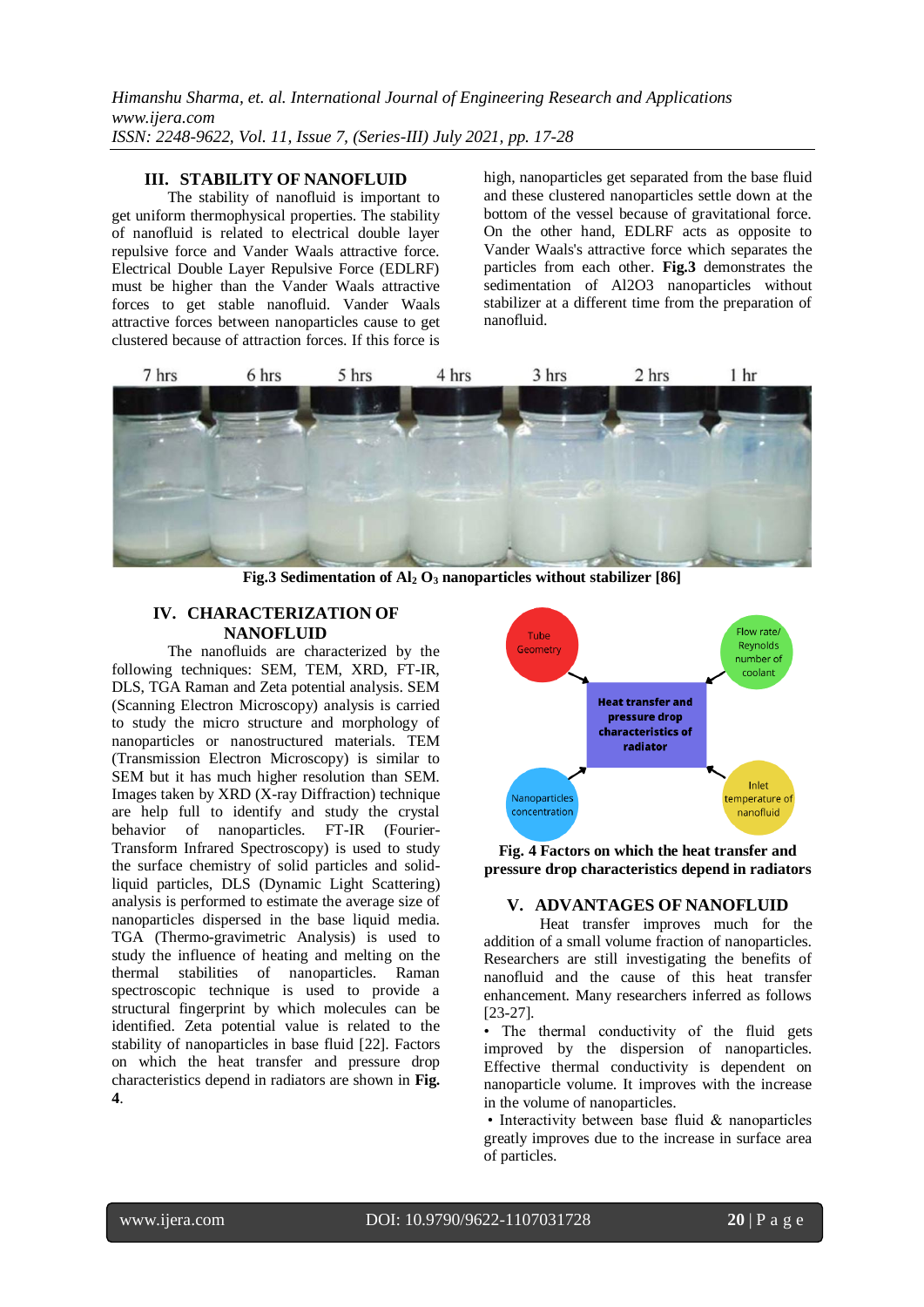• The dispersed nanoparticles generate Brownian motions which in turn increase interactivity and collision between particles and fluids.

• Mixing fluctuation and turbulence increase due to the dispersion of nanoparticles.

• The pumping power is relatively less in comparison to the base fluid for equivalent heat transfer.

• Absorption of solar energy increases with the help of nanofluid.

• Stability is better than another colloid suspension.

## **VI. REVIEW ON APPLICATION OF NANOFLUIDS**

#### **6.1 Application in Automotive Radiator**

Engine cooling in automotive vehicles through different nanofluids is the current topic of discussion. Researches on the performance of the thermo-hydraulic nanofluids in radiators of circular tubes type are presented:

Naraki et al [28] studied a nanofluid (water-based copper oxide nanofluid) to calculate the rate of heat transfer of a nanofluid in a radiator. The result showed that the OHTC of nanofluid was relatively higher in comparison to that of water. HTC was inversely proportional to the temperature of nanofluids and directly proportional to that of nanofluid concentration. HTC was calculated using Qualitek-4 software with the help of the Taguchi method. Heris et al. [29] measured the thermal efficiency of nanofluids in a car radiator using a water-EG mixture consisting of CuO nanoparticles. They concluded that the Nusselt number increased with an increment in Reynolds number and concentration of nanoparticles in a nanofluid. Also, the Nusselt number showed an increment with an increase in the inlet temperature of nanofluid in the radiator. Ebrahimi et al. [30] showed the characteristic of heat transfer with the help of various concentrations of water-based SiO2 nanofluid in a car radiator. By using nanofluid the heat transfer performance shown was much better in comparison to that of water. As stated by an investigation done by Sheikhzadeh et al. [31], Nusselt number gets enhanced with an increase in the flow rate, the inlet temperature of nanofluid and nanoparticle. A numerical analysis of the performance of the automobile radiator employing Cu/EG nanofluid was done. Escalation in HTC was found after a rise in the flow rate and nanoparticle concentration. Bhogare and Kothawale [32] investigated the thermal characteristics of Al2O3 based nanofluid in an automobile radiator. Their conclusions showed that with increment in nanoparticle loading and rate of flow of nanofluids, HTC gets enhanced, subsequently. Ramaraju et al. [33] summarized the experiment of the

intensification in the heat transfer rate of a car (Suzuki-800 cc) radiator with the help of MWCNT based nanofluid. With the help of nanofluids based on EG, there was sign remarkable improvement in heat transfer rate observed even for a very negligible increase in nanoparticle concentration. Samira et al. [34] used different nanoparticle concentrations of CuO nanofluid for enhancing the performance of car radiator. With increasing the nanoparticle concentration, pressure drop increased at lower temperatures. Though, at a higher temperature, pressure drop considerably decreased due to a decrease in nanofluid viscosity Nambeesan et al. [35] showed the enhancement in HTC in an automobile radiator with the help of alumina-based nanofluids. From the results, it can be concluded that heat transfer efficiency was relatively less when using the EG-water mixture as a coolant as compared to performance with adding nanoparticles in it. Dhale et al. [36] deduced the thermal efficiency of nanofluid (Al2O3/water) in the cooling system of an engine. Senthilraja et al. [37] experimentally boost the efficiency of a radiator using aluminium based nanofluids and oxides of copper. They discovered that with a rise in the rate of fluid circulation the heat transfer performance also improved. From the results, it could be concluded that CuO/water nanofluid produced better thermal performance in comparison to the Al2O3/water nanofluids.

Salamon et al. [38] illustrated experimentally the characteristics related to heat transfer in an automobile radiator using TiO2 nanofluid.

According to the results, increasing the flow rates, let to an increase in the Nusselt number. Nanofluid generated better heat transfer efficiency at relatively high inlet temperatures thus helping in radiator size reduction.

Contreras et al. [39] analyzed the thermohydraulic efficiency of an automotive cooling system in a cross-flow heat exchanger with the help of graphene and silver-based nanofluids.

The heat transfer properties of nanofluid calculated experimentally and compared with correlations of similar literature. Silver nanoparticles based nanofluid showed a better rate of heat transfer rather than graphene-based nanofluid.

A novel investigation performed by Goudarzi and Jamali [40] in which they introduced wire coil inserts and nanofluid (Al2 O3/EG) together in a car radiator for heat transfer enhancement. Nusselt number showed greater value with the use of wire coil insert than without wire coil insert. The enhancement in heat transfer was observed 9% higher with wire coil insert compared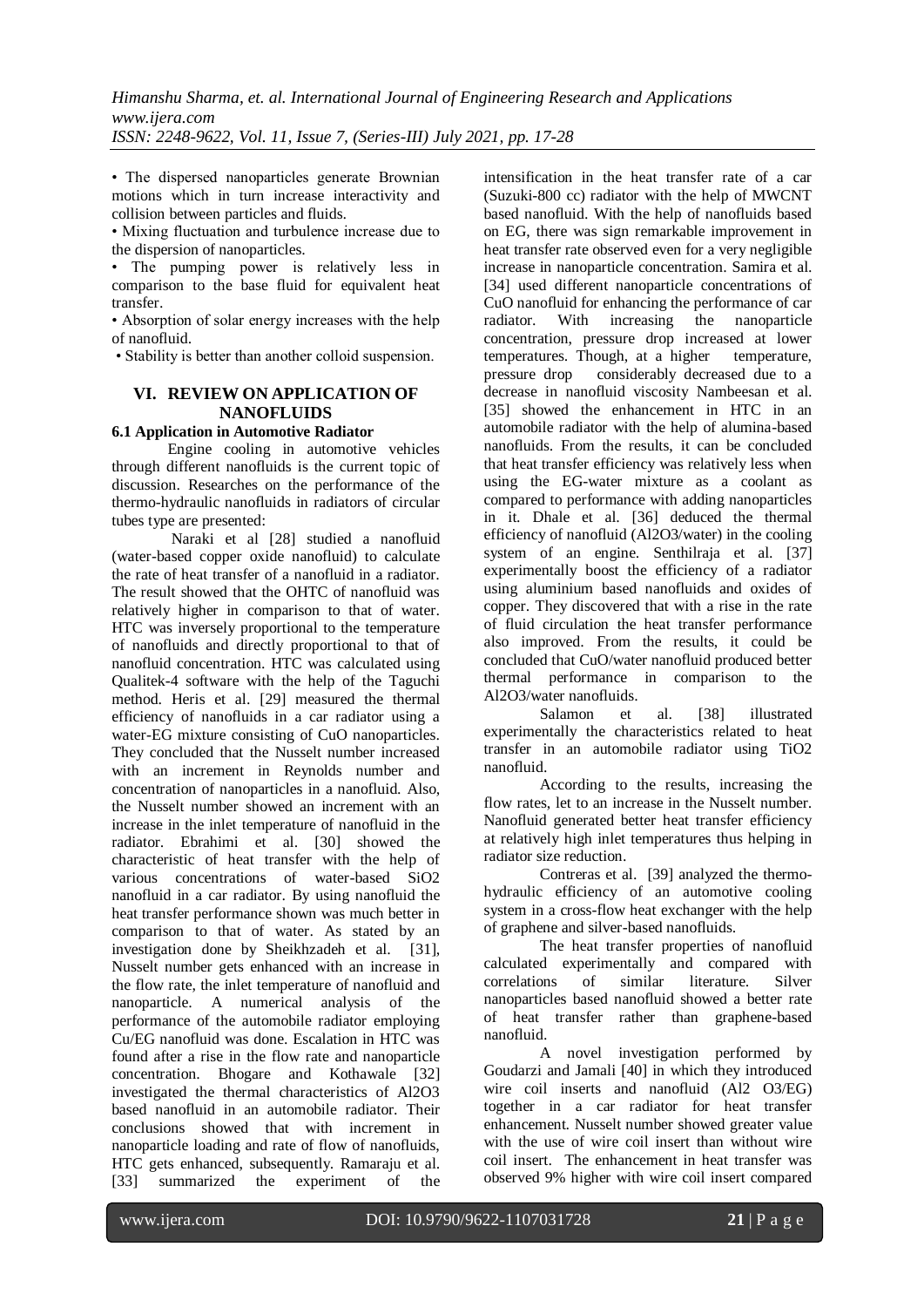to that of without wire coil insert. Above discussed studies are summarized in Table 2.

Automotive and heavy-duty engines are associated with a plethora of heat. Engine may get damaged if this unwanted heat is not dissipated rapidly. The common coolant used in automotive cooling system is Ethelene glycol based HTF containing the volumetric ratio of EG to water of 60/40, 50/50. Ethelene glycol mixed with water increases the freezing temperature of pure water. More efficient and compact cooling system can be designed by using nanofluid. For the first time, Choi [41] suggested to use nanofluid in automotive cooling system. Al2O3/water nanofluid enhances heat transfer up to 45% in the car radiator than pure water [42, 43]. Heris et al. [44] found 55% enhancement of heat transfer coefficient in case of CuO/ EG-water nanofluid compared with EG-water base fluid. Samira et al. [45] also investigated CuO/ EG-water nanofluid in car radiator and found that incorporation of nanoparticle increases heat transfer rate though pressure drop increases at the same time.

Various kinds of heat exchangers including shell and tube, plate type, microchannel type, compact are generally used in the heavy industry, processing industry.

Researchers are working their best to improve the heat transfer efficiency of the heat exchanger by replacing traditional heat transfer fluid with nanofluid [46].

Lotfi et al. investigated MWNT/water nanofluid in shell and tube type heat exchanger by [47] and found incredible heat transfer enhancement because of the presence of multi-walled nanotube particles.

Farajollahi et al. [48] investigated the effects of volume concentration of nanoparticles and Peclet number of Al2 O3/water and TiO2/water nanofluids in shell and tube type heat exchanger. They found a higher heat transfer coefficient in the case of nanofluid. Pintail et al. [49] performed experimental and CFD analysis of CuO/water nanofluid in the plate heat exchanger. The investigation showed higher thermal conductivity of nanofluid. Asirvatham et al. [50] found a 69.3% increase in heat transfer coefficient using silver nanofluid in double pipe heat exchanger because of the 0.9% volume fraction of nanoparticles. Also, a compact heat exchanger was analyzed with the help of nanofluid by Leong et al.

[51], Huminic [52], and Vasu et al. [53] and found improvement in heat transfer performance. Nanoparticles can also be used for water desalination in the solar heat exchanger. The rate of evaporation and condensation increases if nanoparticles are used in the solar system which is more cost-effective [54]. Taghizadeh-Tabari et al. [55] analysed the efficiency of TiO2 nanofluid using a heat exchanger(plate type) which is used in the milk pasteurization industry. All volume fraction of TiO2 nanofluid showed a much better heat transfer rate.

| Table 2 Summary of reviewed studies of nanofluids for circular tube car radiators. |  |  |  |  |  |  |
|------------------------------------------------------------------------------------|--|--|--|--|--|--|
|------------------------------------------------------------------------------------|--|--|--|--|--|--|

|                                        |                      | rabic 2 banniary or reviewed stadies or nanomalies for en eagar tabe ear radiators. |                                            |                                        |                                                                                                 |
|----------------------------------------|----------------------|-------------------------------------------------------------------------------------|--------------------------------------------|----------------------------------------|-------------------------------------------------------------------------------------------------|
| Researcher(s)                          | <b>Type of study</b> | Nanofluid                                                                           | Nanoparticle concentration                 | Flow Regime (Re)                       | <b>Maximum HTC</b> enhancement                                                                  |
| Naraki et al. [28]                     | Experimental         | CuO/water                                                                           | $0 - 0.4$ vol%                             | Laminar (100-1000)                     | 8% for 0.4 vol% of nanofluid                                                                    |
| Heris et al. [29]                      | Experimental         | CuO/(EG: water:: 60:40)                                                             | $0.05, 0.1, 0.3, 0.5$ and $0.8$<br>vol%    | Turbulent (2000-8000)                  | 55% for 0.8 vol% of nanofluid                                                                   |
| Ebrahimi et al. [30]                   | Experimental         | SiO <sub>2</sub> /water                                                             | 0.1.0.2 and 0.4 vol%                       | Turbulent (11,000-23000)               | 3.8% for 0.4 vol% nanofluid                                                                     |
| Sheikhzadeh et al.[31]                 | Numerical            | Cu/EG                                                                               | $0 - 5$ vol $%$                            | Turbulent (4000-6000)                  | 26.16% for 5 vol% of nanofluid                                                                  |
| <b>Bhogare and Kothawale</b><br>$[32]$ | Experimental         | Al2O3/EG-water                                                                      | $0 - 1$ $vol%$                             | Turbulent (84,391 and 39,343)          | 36% for 1 yol% of nanofluid                                                                     |
| Ramaraju et al. [33]                   | Experimental         | MWCNT/(EG: water: 40:60)                                                            | $0.02$ vol%                                | Laminar and turbulent (1000-<br>7500)  | 30%                                                                                             |
| Samira et al. [34]                     | Experimental         | CuO/(EG: water: 60:40)                                                              | $0.05, 0.1, 0.3, 0.5$ and<br>$0.8$ vol $%$ | Transient (2000-4300                   |                                                                                                 |
| Nambeesan et al. [35]                  | Experimental         | Al2O3/EG-water                                                                      | $0.1$ vol%                                 |                                        | 37%                                                                                             |
| Dhale et al. [36]                      | Experimental         | Al2O3/water                                                                         | $1.2$ vol $%$                              | Mass flow rate - 0.167 kg/s            | 40%                                                                                             |
| Senthilraja et al. [37]                | Experimental         | CuO/water and Al2O3/water                                                           | $0-1$ vol $%$                              | Flow rate $(2-5 L/min)$                | 55.53% and 40.08% for 0.15 vol% of<br>CuO/water and Al2O3/water nanofluids                      |
| Salamon et al. [38]                    | Experimental         | TiO2/(PG: water: 70:30)                                                             | $0.1$ and $0.3$ vol%                       | Flow rate $(3-6 L/min)$                | 8.5% for 0.3 vol% of nanofluid                                                                  |
| Contreras et al. [39]                  | Experimental         | Graphene/(EG: water: 50:50);Ag/<br>(EG: water: 50:50)                               | 0.01.0.05 and 0.1 vol %                    | Mass flow rate - 0.08 and 0.11<br>kg/s | 4.4% for 0.1 vol% of Ag based nanofluid and<br>4.1% for 0.1 vol% of graphene based<br>nanofhiid |
| Goudarzi and Jamali [40]               | Experimental         | AI2O3/EG                                                                            | 0.08.0.5 and 1 vol%                        | Turbulent (18.500-22700)               | 9% with wire coil insert and 14% with wire<br>coil insert and nanofluid                         |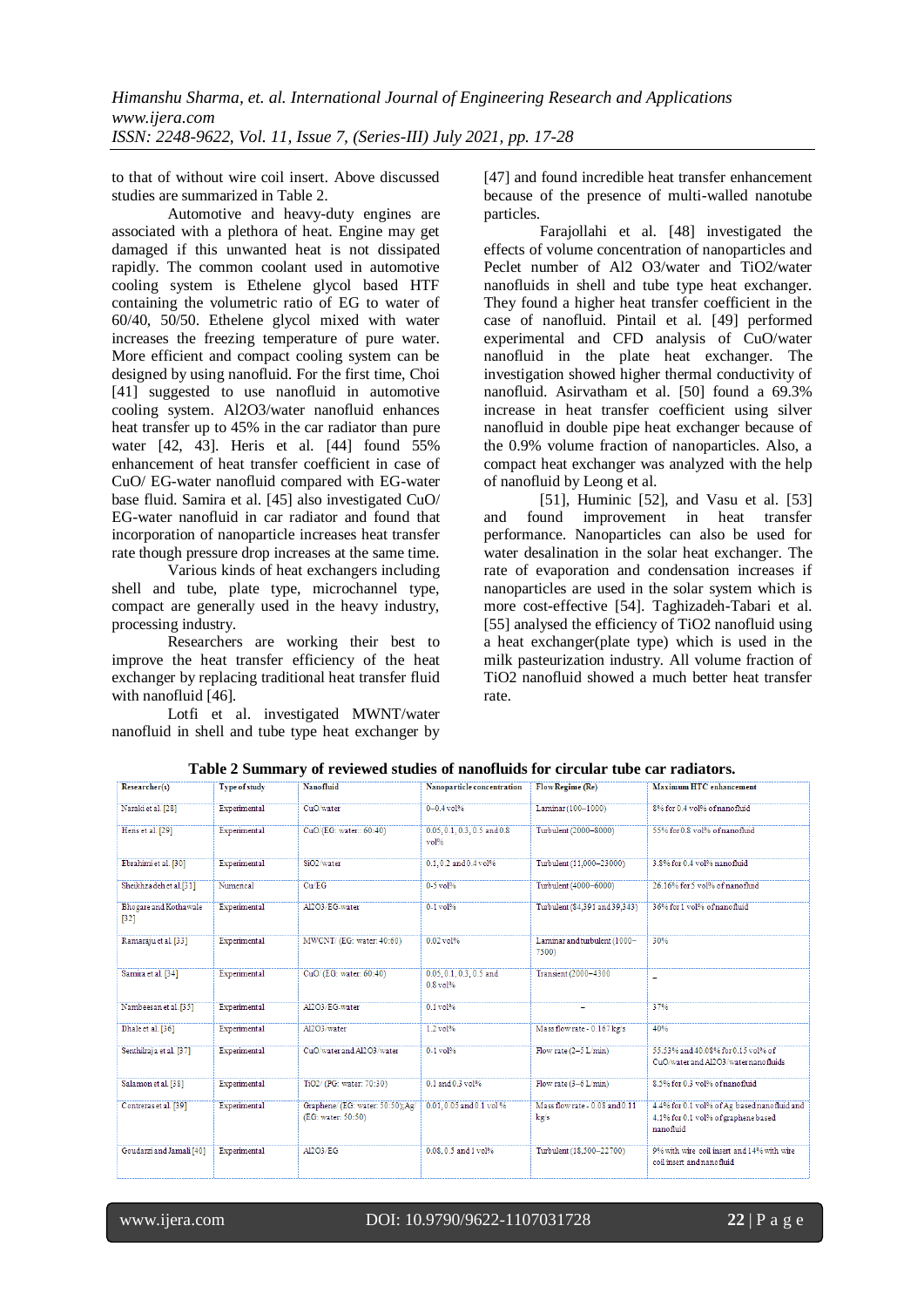#### **6.2 Miscellaneous Applications Defense Applications**

Most of military vehicles and equipment have heavy duty engines resulting production of much heat where high heat flux coolant is required. Defense equipment including submarine, fighter jet etc. must be compact with a good cooling system. Nanofluids have a great potential application in this equipment.

## **Refrigeration**

The performance of CNT, gold, and HAuCl4 nanoparticles suspended in Polyalkylene Glycol lubricant was investigated by Mohan et al. [56] in Vapor Compression Refrigeration System (VCRS). The outcome of their research was tremendous in the nanofluid research in the nanofluid research in refrigeration. Compression work reduces with the increase in volume fraction of nano-lubricant which enhances the COP. The COP increased by  $31.7\%$ <br>with the incorporation of 0.1% gold with 0.005% with the incorporation of  $0.1\%$ CNT in Polyalkylene Glycol lubricant and exergy loss reduced by 8% at the same time. Wang et al. [57] investigated R22 refrigerant with Al2O3 nanoparticles and observed enhanced heat transfer characteristics. The height of the boundary layer decreases because of the addition of nanoparticles in the refrigerant which enhances the flow boiling heat transfer [58]. Sheikholeslami et al. [59] carried an experimental investigation using R600a/oil/CuO nano-refrigerant. Their investigation reveals that boiling heat transfer increases with the increase in nanoparticle concentration.

## **Electronics equipment**

In the power generation industry, transformer cooling is important. Kulkarni et al. [60] applied Al2O3 nanofluid as jacket water coolant in a diesel-electric generator to dissipated excess heat. Researchers are relentlessly giving their effort to reduce transformer size and weight by enhancing cooling systems. Nanofluid can be a potential alternative by improving the properties of conventional transformer oil [61]. Chips of electronic equipment produce much unnecessary heat which must be dissipated rapidly for the long lifespan of electronic equipment. Jang and Choi [62] recently designed a microchannel heat sink where nano- fluid was used as HTF. Their investigation gave a satisfactory result than pure water. Much electricity can be saved by improving the efficiency of the chiller with the help of nanofluid. Thermosyphon is now used for cooling the internal components of a computer including the processor. Researchers investigated different nanofluids in thermosyphon [63]. The heat transfer performance of thermosyphon largely depends on the thermal

conductivity of the working fluid. If the thermal conductivity of the working fluid of the thermosyphon increases, the boiling heat transfer also increases in the nucleate boiling regime [64]. Sardarabadi et al. [65] investigated Na-MWCNT/water and K- MWCNT/water nanofluid in TPCT for electronic chip cooling. Na-MWCNT/water nanofluid showed higher thermal efficiency than K- MWCNT/water nanofluid.

## **Transformer oil**

Transformer oil based nanofluids are promising because of their higher thermophysical properties than conventional transformer oil. Carbon nanotubes (CNTs) have enhanced thermophysical properties than other materials [66-69] Beheshti et al. [70] investigated oxidized MWCNTs nano- fluid based on transformer oil. The investigation shows that incorporation of oxidized MWCNT in transformer oil enhances both free and forced convective heat trans- ferrate. Also, flash point increases by 4.6% because of the incorporation of 0.001 mass percentage of oxidized MWCNT nanoparticles.

## **Industrial cooling**

Heavy-duty machinery running all day in the production of goods produces a large amount of unwanted heat which must be removed rapidly to avoid damage to the machinery. Nanofluids can be used as HTF in these types of machinery. Again, much energy can be saved associated with nanofluid in industrial applications like cooling and heating of water resulting in less carbon dioxide emission to the environment [71]. About one trillion Btu energy can be saved by altering conventional HTF with nanofluid in the USA [72].

## **Cooling of nuclear system**

The power density is much high in nuclear systems. Nanofluid has potential application as the main reactor coolant for Pressurized Water Reactors (PWR), Emergency Core Cooling Systems (ECCS), etc. [73].

## **Machining operation**

Nanofluid demonstrates better results than conventional cutting fluid for machining operation which prevents the burning of the tool and workpiece [74, 75]. A large amount of heat generates during the grinding machining operation such as grinding, drilling, tapering, etc. This excess heat must be dissipated rapidly to protect the workpiece from phase transformation, thermal distortion, and residual stress. The crack may initiate If the excess heat is not dissipated rapidly. The Critical Heat Flux (CHF) of coolant can be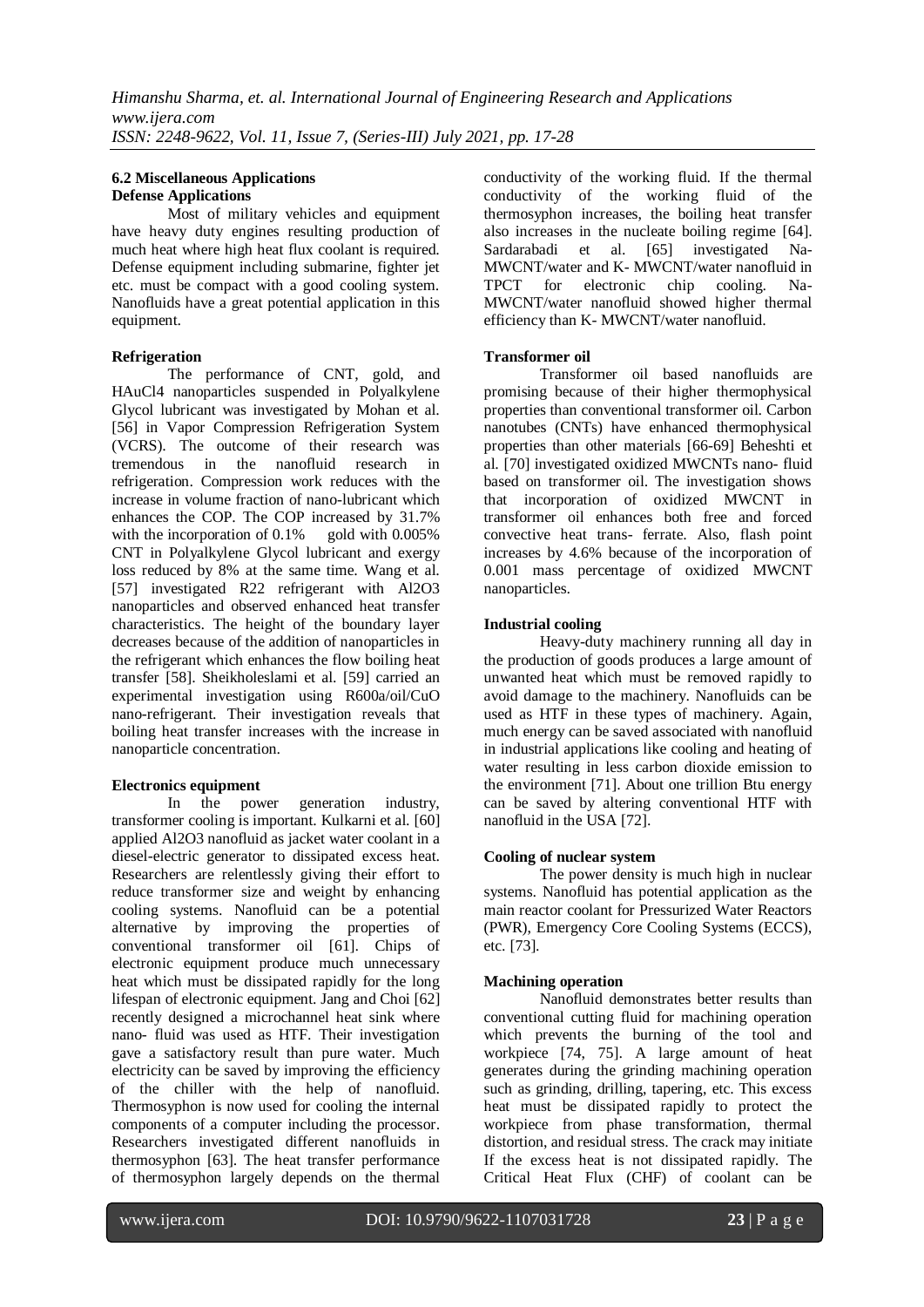enhanced by substituting nano-coolant. Nanocoolants with high CHF protect from the thermal damage of the workpiece [74]. Salimi-Yasar et al. [75] used TiO2/ soluble oil nanofluid as cutting fluid during drilling and found that nanofluid causes less amortization and temperature of drilling.

## **Geothermal energy extraction**

Geothermal energy is a renewable and sustainable energy resource. The estimated equivalent power of geothermal energy is 42 million MW which is expected to last for billion years. Nanofluid can extract more geothermal energy and can produce more power in the Rankine cycle. The efficiency of the system can be increased by using nanofluid in geothermal boreholes and heat exchangers. Dene- ship our and Rafee [76] carried an investigation of Al2O3/ water and CuO/water nanofluids as circuit fluid in the geothermal borehole heat exchanger. The extracted heat by CuO/ water nanofluid was higher than Al2O3/water nanofluid. The extraction of heat increases with the increment of volume fraction.

## **Solar energy and desalination**

There have been several investigations in the field of the solar collector based on nanofluid that demonstrates better result than the base fluid [77–80]. Saffariana et al. [81] found a 78.25% increase in heat transfer by using CuO/ water nanofluid in wavy pipes solar collectors. Li et al. [82] used EG-based SiC-MWCNTs hybrid nanofluid indirect absorption solar collectors (DASC). Their investigation found 48.6% higher solar-thermal conversion efficiency than pure EG in DASC. Choudhary et al. [83] found an increase in thermal efficiency by 16.36% using MgO nanofluid than EG/DW in the solar collector.

Many researchers investigated solar thermal desalination systems using nanofluids which give more potable drinking water by increasing efficiency [84,85]. Parsa et al. [86] experimentally studied a solar desalination system with silver nanofluid. Their study reveals that the incorporation of silver nanoparticles increases the rate of heat transfer and at the same time, silver nanoparticles act as an anti-bacterial agent.

## **VII. CONCLUSION**

From the review of literature, it is concluded that nano fluid has emerged as a potential alternative to the conventional fluid in terms of heat transfer enhancement. From the literature survey, different findings are concluded as:

i. The heat capacity dissipation and the efficiency factor (EF) of Nano coolant (NC) are higher than ethyl glycol-water (EG/W), and the TiO2 NC is higher than Al2O3 NC. The overall heat transfer coefficient increases with enhancing the volumetric flow rate of the Nanofluid significantly. Cooling capacity and effectiveness increase with an increase in mass flow rate of air and coolant. Also increasing the inlet liquid temperature decreases the overall heat transfer coefficient. The overall heat transfer coefficient decreases with the increasing inlet temperature of the Nanofluid. Nanofluid offers higher heattransfer properties compared to that of conventional automotive engine coolant. The requirement of pumping power reduces with the use of Nanofluid in the radiator. The heat transfer behavior of the Nanofluid was highly dependent on the particle concentration, the flow condition, and depended on temperature.

- ii. Preparation of nanofluid is costly. Hence, efforts are required to identify cost-effective techniques for the nanofluid preparation.
- iii. Stability is the main challenge of nanofluid which is crucial in the application as heat transfer fluid. More research on adoption of techniques for enhancing the stability of nanofluid are required. The optimum time of sonication and magnetic stirring is not determined yet for different types of nanofluid. Moreover, optimum concentration of surfactant is also not determined in most f the researches.
- iv. The combination of different nanoparticles is not popularly used by the researchers. Hence, effort can be made to find out the thermophysical properties of hybrid nanofluid. MWCNT demonstrates high thermal conductivity but very few studies have been carried out regarding the thermophysical properties and heat transfer characteristics of MWCNT. Research can be carried out for MWCNT nanofluid.
- v. Correlations for the thermophysical properties and heat transfer characteristics of different nanofluid are not yet been formulated. Researchers can carry out investigation in order to formulate new correlation of different nanofluid.
- vi. There are many potential applications of nanofluid. Researchers have applied nanofluid in different fields such as heat exchanger, industrial cooling, automotive cooling system, nuclear systems, solar absorption, etc. More researches should be carried out before the application of nanofluid in nuclear system and some other fields.

#### **REFERENCES**

[1]. Pawan S. Amrutkar, Sangram R. Patil & S. C. Shilwant, "Automotive Radiator – Design And Experimental Validation". International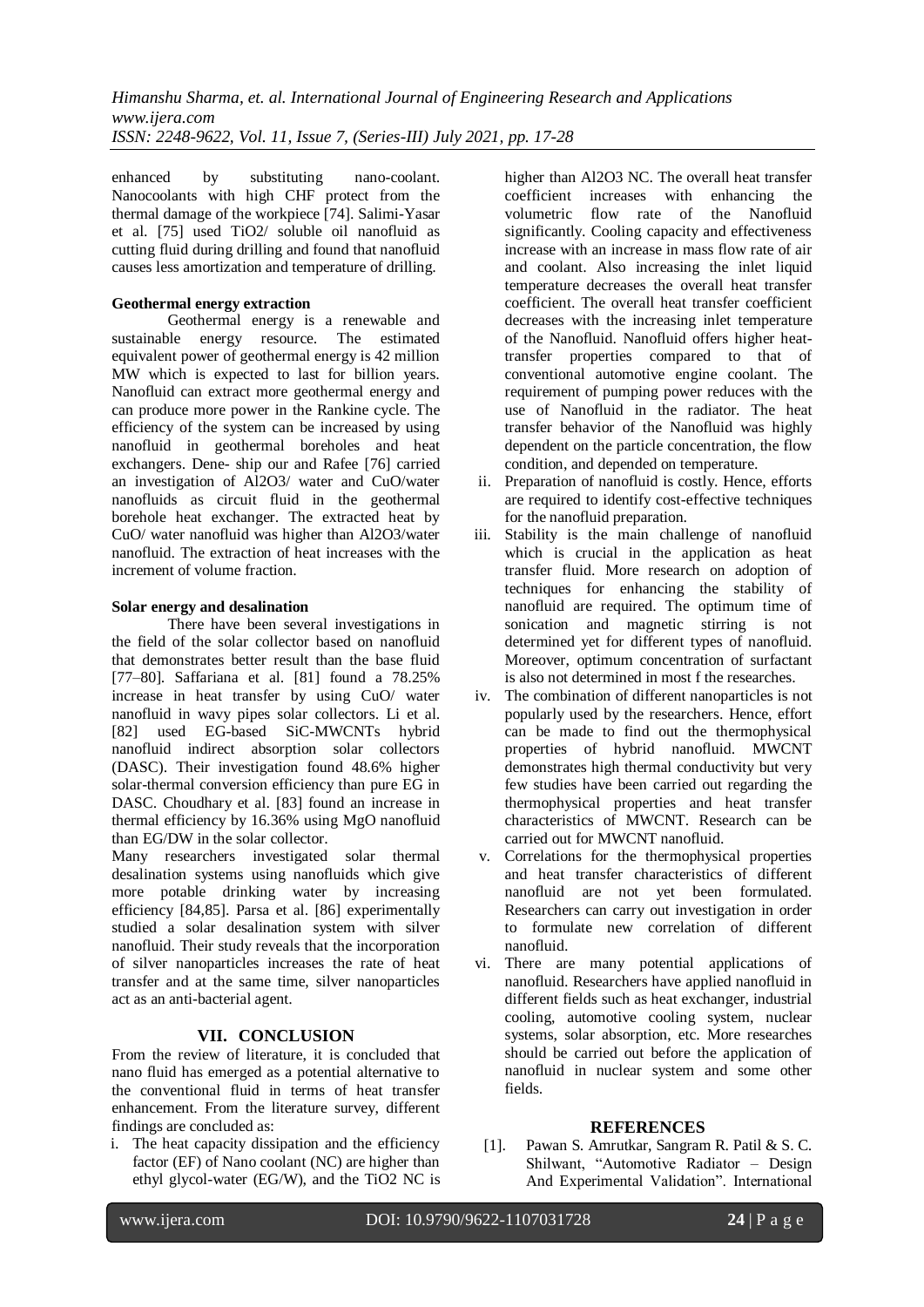*Himanshu Sharma, et. al. International Journal of Engineering Research and Applications www.ijera.com*

*ISSN: 2248-9622, Vol. 11, Issue 7, (Series-III) July 2021, pp. 17-28*

Journal of Automobile Engineering Research and Development (IJAuERD) ISSN 2277- 4785 Vol. 3, 1-10 Issue 4, Oct 2013.

- [2]. Pawan S. Amrutkar, Sangram R. Patil, "Automotive Radiator Performance – Review". International Journal of Engineering and Advanced Technology (IJEAT) ISSN: 2249 –8958, Volume-2, Issue-3, February 2013.
- [3]. V. Trisaksri and S. Wongwises, "Critical review of heat transfer characteristics of nanofluids," Renewable and Sustainable Energy Reviews, vol. 11, no. 3, pp. 512–523, 2007.
- [4]. S. O<sup>.</sup> zerinc<sub>,</sub>, S. Kakac,, and A. G. YazIcIog˘lu, "Enhanced ther- mal conductivity of nanofluids: a state-of-the-art review," Microfluidics and Nanofluidics, vol. 8, no. 2, pp. 145–170, 2010.
- [5]. X. Q. Wang and A. S. Mujumdar, "Heat transfer characteris- tics of nanofluids: a review," International Journal of Thermal Sciences, vol. 46, no. 1, pp. 1–19, 2007.
- [6]. X. Q. Wang and A. S. Mujumdar, "A review on nanofluids— part I: theoretical and numerical investigations," Brazilian Journal of Chemical Engineering, vol. 25, no. 4, pp. 613–630, 2008.
- [7]. Y. Li, J. Zhou, S. Tung, E. Schneider, and S. Xi, "A review on development of nanofluid preparation and characterization," Powder Technology, vol. 196, no. 2, pp. 89–101, 2009.
- [8]. S. Kakac and A. Pramuanjaroenkij, "Review of convective heat transfer enhancement with nanofluids," International Journal of Heat and Mass Transfer, vol. 52, no. 13-14, pp.3187– 3196, 2009.
- [9]. Sarkar J (2011) A critical review on convective heat transfer correlations of nanofluids. Renew Sustain Energy Rev15:3271 3277.https://doi.org/10.1016/j.rser.2011.04.0 25.
- [10]. Hwang Y, Park HS, Lee JK, Jung WH (2006) Thermal conductivity and lubrication characteristics of nanofluids. Curr Appl Phys 6:67–71
- [11]. Lee SW, Park SD, Kang S, et al. (2011) Investigation of viscosity and thermal conductivity of SiC nanofluids for heat transfer applications. Int J Heat Mass Transfer 54:433 438
- [12]. Bobkov V, Fokin L, Petrov E et al (2018) Thermophysical properties of materials for nuclear engineering: a tutorial and collection

of data. Int At Energy Agency, Vienna, Austria

- [13]. Chung DDL (2001) Materials for thermal conduction. Appl Thermal Engg 21:1593– 1605
- [14]. Hofmeister AM (2014) Thermal diffusivity and thermal conductivity of single-crystal MgO and Al 2 O 3 and related compounds as a function of temperature. Phys Chem Miner41:361–371
- [15]. Shackelford JF, Alexander W (2000) CRC materials science and engineering handbook, vol 3. CRC Press, Boca Raton
- [16]. Kim SH, Choi SR, Kim D (2007) Thermal conductivity of metal oxide nanofluids: particle size dependence and effect of laser irradiation. J Heat Transfer 129:298–307.
- [17]. Wang Xiang-Qi, Mujumdar Arun S. A review on nanofluids—Part II: theoretical and numerical investigations. Braz J Chem Eng 2008;25 (04):613–30.
- [18]. Lee S, Choi SUS, Li S, Eastman JA. Measuring thermal conductivity of fluids containing oxide nanoparticles. ASME J Heat Transf, 121; 1999. p. 280–9.
- [19]. Xuan Y, Li Q. Heat transfer enhancement of nanofluids. Int J Heat Fluid Flow 2000;21:58–64.
- [20]. Zhu HT, Lin YS, Yin YS (2004) A novel one-step chemical method for preparation of copper nanofluids. J Colloid Interface Sci 277:100–103.
- [21]. Zhu D, Li X, Wang N et al (2009) Dispersion behavior and thermal conductivity characteristics of Al2O3–H2O nanofluids. Curr Appl Phys 9:131–139.
- [22]. Zohuri B. 2016. Heat Pipe Design and Technology Modern Applications for Practical Thermal Management.
- [23]. Wen D, Lin G, Vafaei S, Zhang K (2009) Review of nanofluids for heat transfer applications. Particuology 7:141–150
- [24]. Cheng L, Bandarra Filho EP, Thome JR (2008) Nanofluid two- phase flow and thermal physics: a new research frontier of nanotechnology and its challenges. J Nanosci Nanotechnol 8:3315–3332. https://doi.org/10.1166/jnn.2008.413
- [25]. Shanbedi M, Heris SZ, Amiri A et al (2015) Synthesis of aspar-tic acid-treated multiwalled carbon nanotubesbased water coolant and experimental investigation of thermal and hydrodynamic properties in circular tube. Energy ConverManag105:1366–1376. https://doi.org/10.1016/j.enconman.2015.09.0 02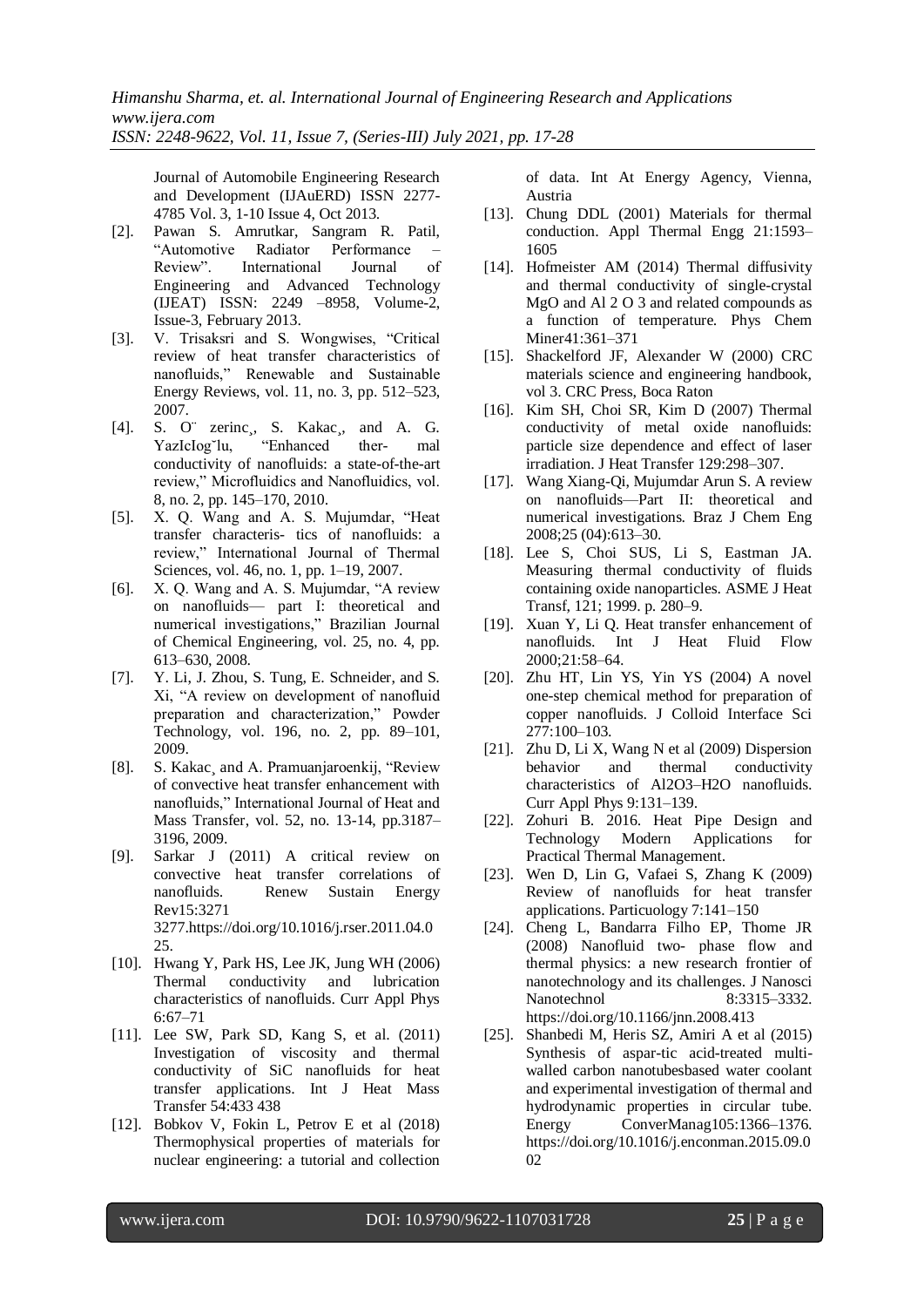*ISSN: 2248-9622, Vol. 11, Issue 7, (Series-III) July 2021, pp. 17-28*

- [26]. Heris SZ, Mohammadpur F, Mahian O, Sahin AZ (2015) Experi- mental study of twophase closed thermosyphon using cuo/ water nanofluid in the presence of electric field.<br>Exp Heat Transf 28:328-343. Exp Heat Transf 28:328–343. https://doi.org/10.1080/08916152.2014.88344 8
- [27]. Huminic G, Huminic A (2013) Numerical study on heat transfer characteristics of thermosyphon heat pipes using nanofluids. Energy Convers Manag 76:393–399. [https://doi.org/10.1016/j.enconman.2013.07.0](https://doi.org/10.1016/j.enconman.2013.07.02) [2.](https://doi.org/10.1016/j.enconman.2013.07.02)
- [28]. Naraki M, Peyghambarzadeh SM, Hashemabadi SH, Vermahmoudi Y. Parametric study of overall heat transfer coefficient of CuO/water nanofluids in a car radiator. Int J Therm Sci 2013;66:82–90.
- [29]. Heris SZ, Shokrgozar M, Poorpharhang S, Shanbedi M, Noie SH. Experimental study of heat transfer of a car radiator with CuO/ethylene glycol-water coolant. J Dispersion Sci Technol 2014;35(5):677–84.
- [30]. Ebrahimi M, Farhadi M, Sedighi K, Akbarzade S. Experimental investigation force convection heat transfer in a car radiator filled with SiO2-water Int J Eng 2014;27(2):333–40.
- [31]. Sheikhzadeh G, Hajilou M, Jafarian H. Analysis of thermal performance radiator employing nanofluid. Int J Mech Eng Appl 2014;2(4):47–51.
- [32]. Bhogare RA, Kothawale BS. Performance investigation of Automobile operated with Al2O3 based nanofluid. IOSR J Mech Civ Eng 2014;11(3):23
- [33]. Ramaraju RV, Kota M, Manap HB, Veeredhi VR. Enhancement of heat coefficient in an automobile radiator using multi walled carbon nano (MWCNTS).46552:V08AT10A070. In: ASME international mechanical engineering congress and exposition. American Society of Mechanical 2014.
- [34]. Samira P, Saeed ZH, Motahare S, Mostafa K. Pressure drop and thermal performance of CuO/ethylene glycol (60%)-water (40%) nanofluid in radiator. Kor J Chem Eng 2015;32(4):609–16.
- [35]. Nambeesan KP, Parthiban R, Kumar KR, Athul UR, Vivek M, Thirumalini Experimental study of heat transfer enhancement in automobile radiator Al2O3/water-ethylene glycol nanofluid coolants. Int J Automot Mech 12.
- [36]. Dhale LP, Wadhave PB, Kanade DV, Sable YS. Effect of nanofluid on cooling system of engine. Int J Eng Appl Sci 2015;2(10).
- [37]. Senthilraja S, Vijayakumar KC, Gangadevi R. Experimental investigation transfer performance of different nanofluids using automobile radiator. Applied mechanics and materials, vol. 787. Trans Tech Publications Ltd; p. 212–6.
- [38]. Salamon V, Thirumalini S. Experimental investigation of heat transfer characteristics of automobile radiator using TiO2-nanofluid coolant. In: conference series: materials science and engineering, vol. 225. IOP Publishing; 2017, 012101. 1.
- [39]. Contreras EM, Oliveira GA, Bandarra Filho EP. Experimental analysis thermohydraulic performance of graphene and silver nanofluids in automotive cooling systems. Int J Heat Mass Tran 2019;132:375–87.
- [40]. Goudarzi K, Jamali H. Heat transfer enhancement of Al2O3-EG nanofluid radiator with wire coil inserts. Appl Therm Eng 2017;118:510–7.
- [41]. Choi S (2006) Nanofluids for improved efficiency in cooling systems. Heavy Veh Syst Rev 18–20
- [42]. Peyghambarzadeh SM, Hashemabadi SH, Jamnani MS, Hoseini SM (2011) Improving the cooling performance of automobile radiator with Al2O3/water nanofluid. J Appl Therm Eng 31:1833–1838
- [43]. Nguyen CT, Roy G, Gauthier C, Galanis N (2007) Heat transfer enhancement using Al2O3–water nanofluid for an electronic liquid cooling system. Appl Therm Eng 27:1501–1506
- [44]. Heris SZ, Shokrgozar M, Poorpharhang S et al (2014) Experi- mental study of heat transfer of a car radiator with CuO/ethyl- ene glycol-water as a coolant. J Dispers Sci Technol 35:677–684. https://doi.org/10.1080/01932691.2013.80530 1.
- [45]. Samira P, Saeed ZH, Motahare S (2014) Mostafa K (2014) Pres- sure drop and thermal performance of CuO/ethylene glycol (60%)-water (40%) nanofluid in car radiator. Korean J Chem Eng 324(32):609–616. [https://doi.org/10.1007/S11814-014-0244-7.](https://doi.org/10.1007/S11814-014-0244-7)
- [46]. Sajid MU, Ali HM (2019) Recent advances in application of nanofluids in heat transfer devices: A critical review. Renew Sust Energy Rev 103:556–592. https://doi.org/10.1016/j. rser.2018.12.057
- [47]. Lotfi R, Rashidi AM, Amrollahi A (2012) Experimental study on the heat transfer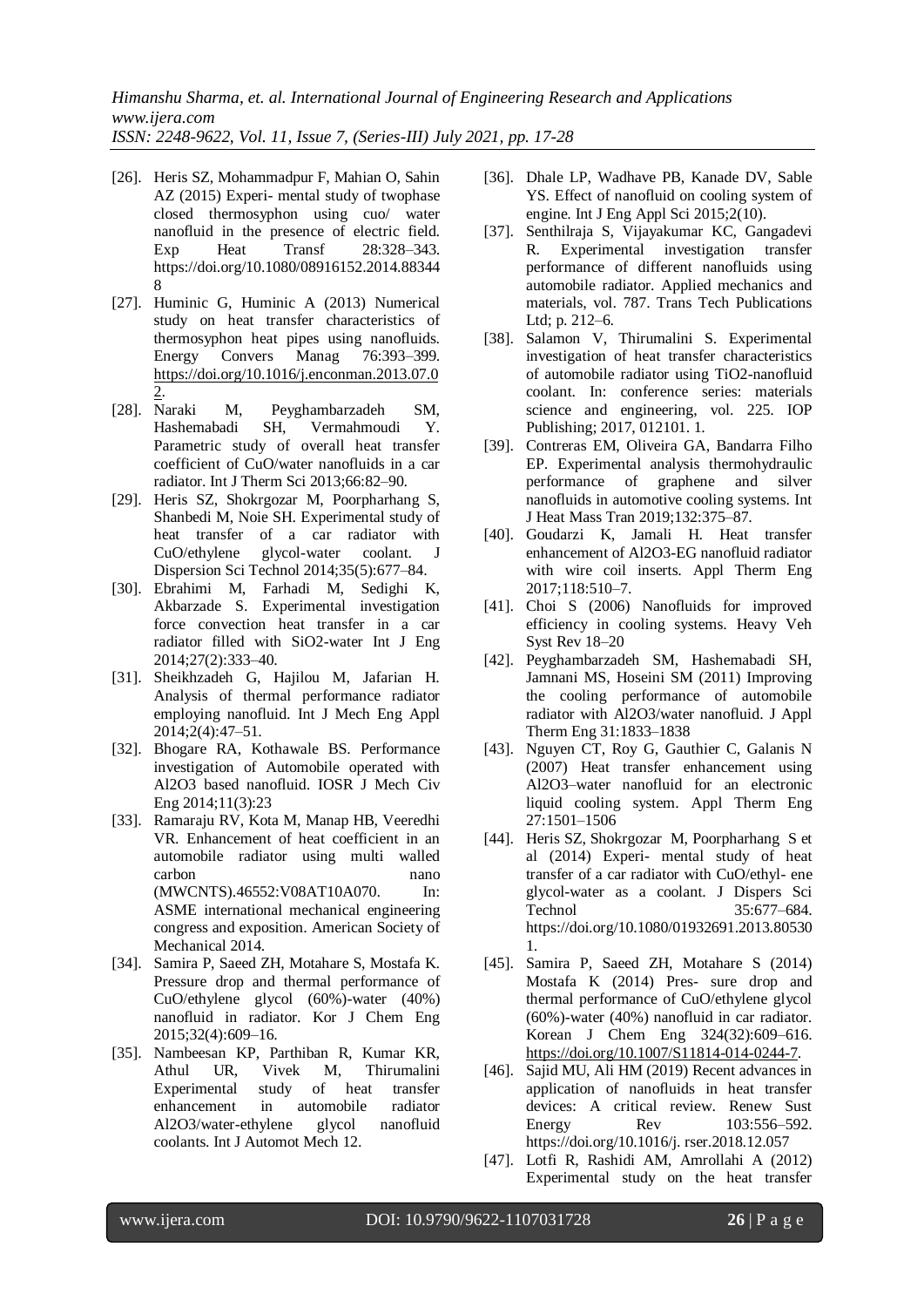*ISSN: 2248-9622, Vol. 11, Issue 7, (Series-III) July 2021, pp. 17-28*

enhancement of MWNT-water nanofluid in a shell and tube heat exchanger. Int Commun Heat Mass Transf 39:108–111

- [48]. Farajollahi B, Etemad SG, Hojjat M (2010) Heat transfer of nano- fluids in a shell and tube heat exchanger. Int J Heat Mass Transfer 53:12–17
- [49]. Pantzali MN, Mouza AA, Paras SV (2009) Investigating the effi- cacy of nanofluids as coolants in plate heat exchangers (PHE). Chem Eng Sci 64:3290–3300
- [50]. Asirvatham LG, Raja B, Lal DM, Wongwises S (2011) Convec- tive heat transfer of nanofluids with correlations. Particuology 9:626–631
- [51]. Leong KY, Saidur R, Mahlia TMI, Yau Y (2012) Modeling of shell and tube heat recovery exchanger operated with nanofluid based coolants. Int J Heat Mass Transf 55:808–816
- [52]. Huminic G, Huminic A (2012) The cooling performances evalu- ation of nanofluids in a compact heat exchanger. SAE Tech Pap
- [53]. Vasu V, Krishna KR, Kumar ACS (2008) Thermal design analysis of compact heat exchanger using nanofluids. Int J Nanomanuf2:271–288
- [54]. Seyednezhad M, Sheikholeslami M, Ali JA et al (2020) Nanoparpticles for water desalination in solar heat exchanger. J Therm Anal Calorim 139:1619–1636. https://doi.org/10.1007/s1097 3-019-08634-6
- [55]. Taghizadeh-Tabari Z, Zeinali HS, Moradi M, Kahani M (2016) The study on application of TiO2/water nanofluid in plate heat exchanger of milk pasteurization industries. Renew Sust Energy Rev58:1318–1326. [https://doi.org/10.1016/j.rser.2015.12.292.](https://doi.org/10.1016/j.rser.2015.12.292)
- [56]. Mohan K, Sundararaj S, Gopi Kannan K, Kannan A (2020) Experimental analysis on refrigeration system using CNT, gold & HAUCL4 nano fluids. Mater Today Proc. https://doi. org/10.1016/j.matpr.2020.04.156
- [57]. Wang KJ, Ding GL, Jiang WT (2006) Nanoscale thermal trans- porting and its use in engineering. In: Proceedings of the 4th Symposium on Refrigeration and Air Conditioning. Southeast University Press, Nanjing, China, pp 66–75
- [58]. Vassallo P, Kumar R, D'Amico S (2004) Pool boiling heat transfer experiments in silica–water nano-fluids. Int J Heat Mass Transfer 47:407–411
- [59]. Sheikholeslami M, Rezaeianjouybari B, Darzi M et al (2019) Application of nanorefrigerant for boiling heat transfer enhancement employing an experimental

study. Int J Heat Mass Transf 141:974– 980.https://doi.org/10.1016/j.ijheatmass transfer.2019.07.043

- [60]. Kulkarni DP, Vajjha RS, Das DK, Oliva D (2008) Application of aluminum oxide nanofluids in diesel electric generator as jacket water coolant. Appl Therm Eng 28:1774–1781
- [61]. Wang XQ Mujumdar AS (2008) A review on nanofluids—part II: experiments and applications. Brazilian J Chem Eng 25:631– 648
- [62]. Jang SP, Choi SU (2006) Cooling performance of a microchannel heat sink with nanofluids. Appl Therm Eng 28:2457–2463
- [63]. Buschmann MH (2013) Nanofluids in thermosyphons and heat pipes: Overview of recent experiments and modelling approaches. Int J Therm Sci72:117.https://doi.org/10.1016/j.ijthermals ci.2013.04.024
- [64]. Trisaksri V, Wongwises S (2007) Critical review of heat transfer characteristics of nanofluids. Renew Sust Energy Rev 11:512– 523.

https://doi.org/10.1016/j.rser.2005.01.010

- [65]. Sardarabadi H, Heris SZ, Ahmadpour A, Passandideh-Fard M (2019) Experimental investigation of a novel type of two- phase closed thermosyphon filled with functionalized carbon nanotubes/water nanofluids for electronic cooling application. Energy Convers Manag 188:321–332. https://doi.org/10.1016/j. enconman.2019.03.070
- [66]. Li X, Chen W, Zou C (2020) The stability, viscosity and thermal conductivity of carbon nanotubes nanofluids with high particle concentration: A surface modification approach. Powder Tech- nol 361:957–967. https://doi.org/10.1016/j.powtec.2019.10.106
- [67]. Amiri A, Shanbedi M, Eshghi H et al (2012) Highly dispersed multiwalled carbon nanotubes decorated with Ag nanopar- ticles in water and experimental investigation of the thermo- physical properties. J Phys Chem C 116:3369–3375. https://doi. org/10.1021/jp210484a
- [68]. Xie H, Lee H, Youn W, Choi M (2003) Nanofluids containing multiwalled carbon nanotubes and their enhanced ther- mal conductivities. J Appl Phys 94:4967–4971. https://doi. org/10.1063/1.1613374
- [69]. Shanbedi M, Heris SZ, Amiri A, Baniadam M (2014) Improve- ment in heat transfer of a two-phased closed thermosyphon using silver-decorated MWCNT/water. J Dispers